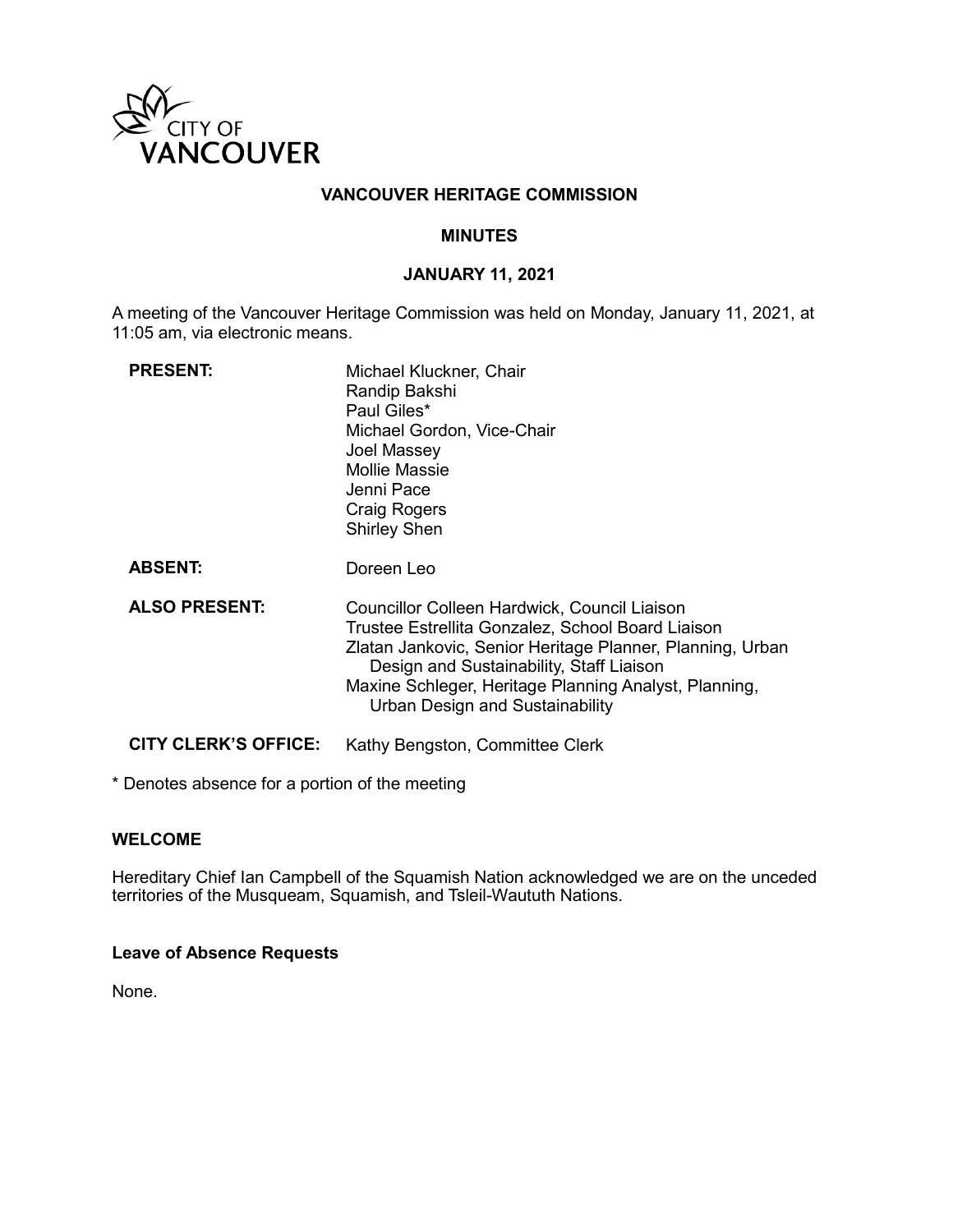# **Approval of Minutes**

MOVED by Commissioner Massie SECONDED by Commissioner Giles

> THAT the minutes of the Vancouver Heritage Commission meeting held on December 7, 2020, be approved as amended on page 3 (s7.) in the motion for Item 1 to strike the words "that additions to heritage buildings should be distinguishable, complementary and subordinate", and insert the words "in Section 11. Conserve the *heritage value* and *character-defining elements* when creating any additions to an historic place or any related new construction. Make the new work physically and visually compatible with, subordinate to and distinguishable from the historic place", so that Item 1 (s7.) reads as follows:

> 7. The City of Vancouver subscribes to the *Standards and Guidelines for the Preservation of Historic Places in Canada*, which states in Section 11. Conserve the *heritage value* and *character-defining elements* when creating any additions to an historic place or any related new construction. Make the new work physically and visually compatible with, subordinate to and distinguishable from the historic place;

# CARRIED UNANIMOUSLY

### **1. 320 E Hastings – First United Church DP-2020-00721**

### **DEOD Relaxations and Variances requested:**

- Frontage: In the DEOD the maximum frontage is 36.6 meters. The site is 38.14 meters along East Hastings Street.
- Height: The maximum height on a corner site in Sub-Area 1 is 36.6 meters at the discretion of the Development Permit Board. Due to the sloping site and the desire to articulate the parapets at the corner of East Hastings Street and Gore Avenue, a height variance beyond that is requested.
- Retail Continuity: Article 4.4. requires retail and other similar uses at the ground floor. A relaxation of this requirement as per 4.4A is requested. All active uses (dining, entry hall, help desk and drop in center along the street frontages) are placed there instead.
- Parking: Single underground structure for the building is proposed. The proposed parking is for twelve (12) vehicles, which meets the needs of First United and Lu'ma Housing, as residents are not anticipated to have vehicles.
- Loading: It is proposed to provide one (1) Class B loading bay with reduced height of 3.5 meters.
- Bicycle Parking: It is proposed a reduced number of bicycle parking for the residents as not all residents will have bicycles and those that do will store them in their units.

Zlatan Jankovic, Senior Heritage Planner, introduced the application and provided a summary of the key points for the Commission's consideration.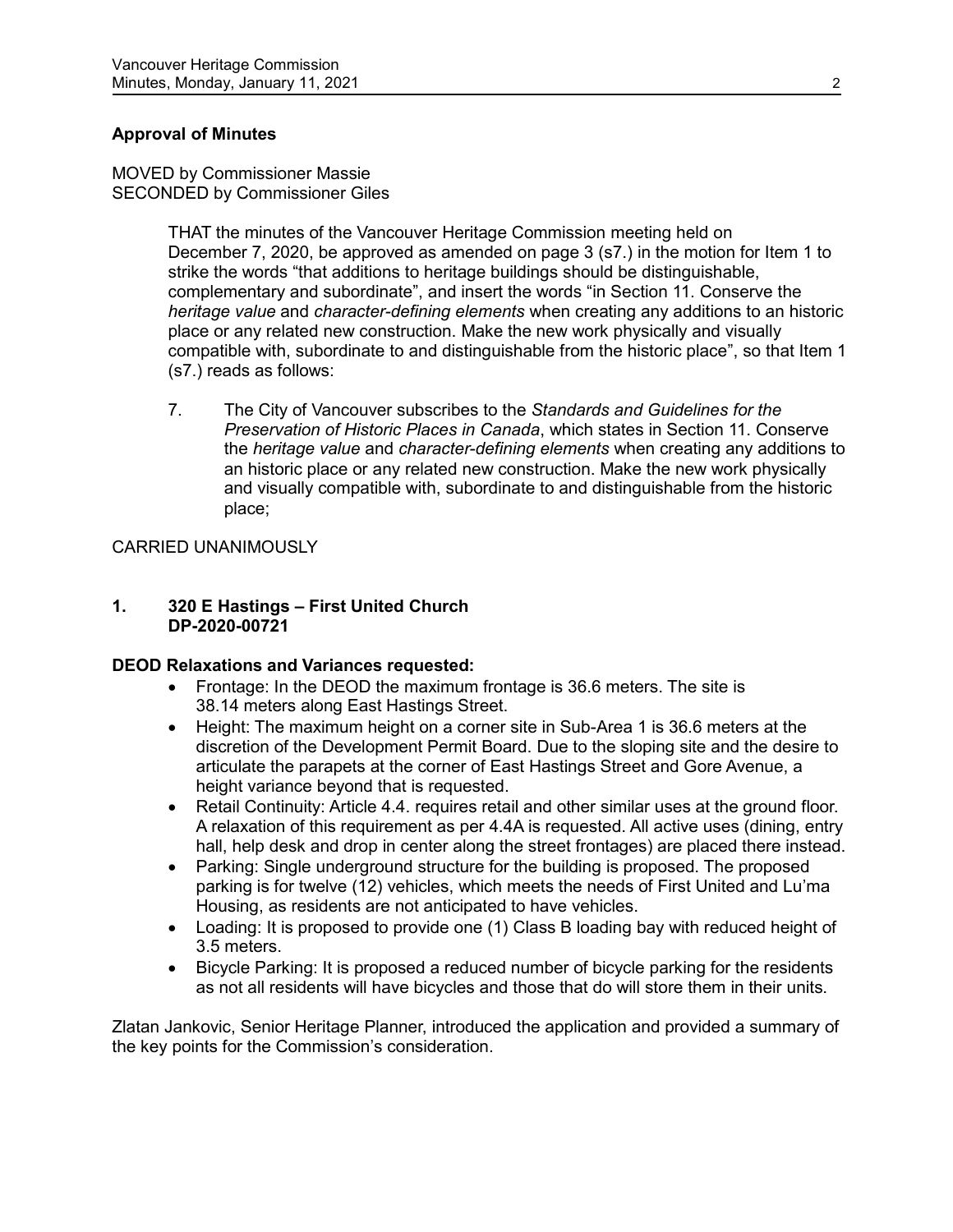# **Discussion:**

- Vancouver Heritage Program (VHP) has emphasized the importance of Reconciliation, Indigenous Cultural Heritage and cultural redress. The continuity of the presence of First United and its commitment to continued provision of community services to the Downtown Eastside through the development of community partnerships, in this case with Lu'ma Native Housing Society, is important heritage (Reconciliation) outcome achieved. Improving physical visibility of Indigenous culture on its ancestral lands and supporting Urban Indigenous population through the variety of community services on this particular site are equally important VHP goals achieved. Despite of the proposed replacement of the existing under-performing church building, the project is contributing to the implementation of VHP goals.
- Commemorative Program in addition to the proposed retention of the existing Commemorative Plaque, staff recommend that a more comprehensive Commemorative Program be prepared to feature both Indigenous and First United histories, putting into prospective the Reconciliation and social justice mandates.

### **Applicant:**

Larry Adams and Sean O'Meara, NSDA Architects Rev Dr. Carmen Lansdowne, First United Church Community Ministry Society Ian Campbell, Hereditary Chief of the Squamish Nation

**Staff:** Zlatan Jankovic, Senior Heritage Planner, City of Vancouver Patrick Chan, Development Planner, City of Vancouver

The applicant provided an overview of the application, including the Indigenous Peoples' history of the area, and responded to questions. The Chair thanked the applicant for their informative presentation.

MOVED by Commissioner Massie SECONDED by Commissioner Giles

### **WHEREAS**

- 1. K'emk'emelay and the upper reaches of what was once False Creek were important places of habitation and food-gathering for local Indigenous people; and
- 2. First United Church has its roots in the early years of colonial settlement of the Vancouver area with the establishment of an "Indian Church" and all on the K'emk'emelay waterfront in 1876; and
- 3. First United Church has been an institution at the corner of Gore and Hastings Street in Vancouver since 1892; and
- 4. First United Church has been, since the Great Depression of the 1930s, in the vanguard of seeking social justice and supporting the homeless and underhoused in Vancouver, including the area's Indigenous population; and
- 5. In response to the housing and humanitarian crisis in the Downtown Eastside, First United Church has partnered with the Lu'ma Native Housing Society and desires, in its evolving role in the community, to replace its 1965 building with a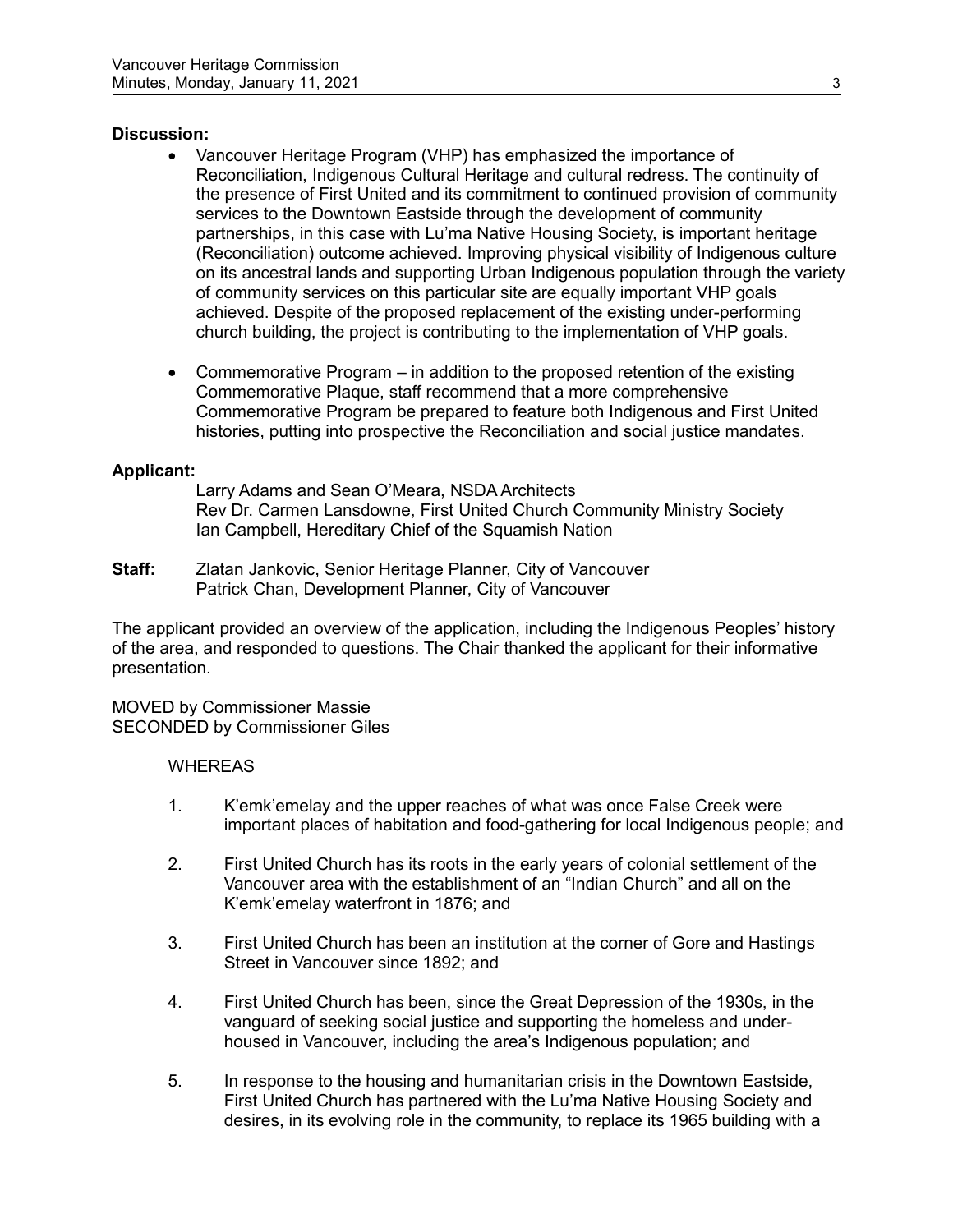new 11-storey structure combining secular and spiritual community uses with 105 affordable housing units; and

- 6. The extant church building on the site is not included on the Vancouver Heritage Register; and
- 7. The proposed new building, including its exterior and interior design and its celebration of the area's Indigenous history, is seen by the three local First Nations as a step toward reconciliation; and
- 8. The proposed new building will include the integration of elements from the church's history: spiritual, cultural and architectural.

# THEREFORE BE IT RESOLVED

THAT the Vancouver Heritage Commission (the "Commission") supports the application as presented and commends the applicants for suggesting the possibility of extending Indigenous motifs into the architecture throughout the exterior and interior of the building;

FURTHER THAT the Commission supports the relaxations for height, frontage, retail continuity and parking as proposed;

AND FURTHER THAT the Commission requests elements of the existing church such as the stone cladding, and the art piece, and the Vancouver Heritage Foundation's Places That Matter plaque, be incorporated into the new building to ensure that all stages of the site's evolution through the ages are recorded and celebrated; and

AND FURTHER THAT the Commission requests that this project become part of a comprehensive program of Indigenous celebration and interpretation in the K'emk'emelay area.

CARRIED UNANIMOUSLY

\* \* \* \* \*

The Commission recessed at 12:28 pm and reconvened at 12:42 pm.

\* \* \* \* \*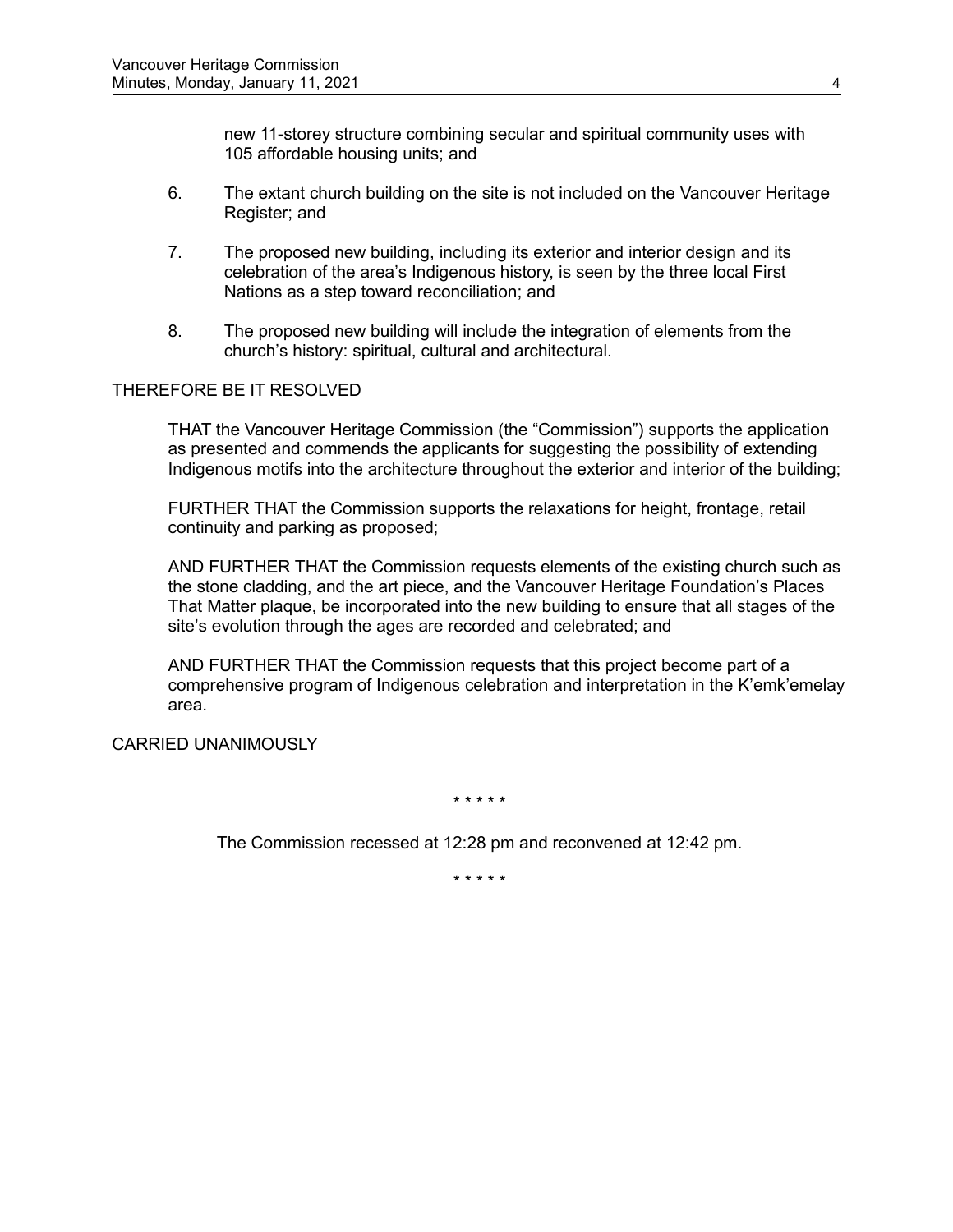### **2. 5503 Blenheim St – Morrisette Farmhouse VHR "B", HRA DP-2019-00971**

Staff and the applicant provided an overview of the application and responded to questions.

### **Issues:**

- Compatibility of addition
- Conservation strategy

### **Applicant:**

Jonathan Katz, J & R Katz Design + Architecture Inc. Donald Luxton, Donald Luxton & Associates Julie Hicks, Viewpoint Landscape Architects Inc.

#### **Staff:**

Zlatan Jankovic, Senior Heritage Planner Hamid Shayan, Development Planner

MOVED by Commissioner Massey SECONDED by Commissioner Massie

### **WHEREAS**

- 1. The Morrisette farmhouse is a notable early survivor from the former Municipality of Point Grey; and
- 2. The house was designated in 1999 as part of a Heritage Revitalization Agreement (HRA) that granted a subdivision of its property; and
- 3. The proposed project requires the moving of the house 10 feet closer to Blenheim Street in order to make room for an infill, both of which were part of the original HRA.

### THEREFORE BE IT RESOLVED THAT

THAT the Vancouver Heritage Commission ("the Commission") supports the application in principle, including the moving of the house, the retention and refurbishment of the granite wall, the landscape plan, and the minimalist design of the infill, which is both distinguishable and subordinate to the heritage building;

FURTHER THAT the Commission requests:

- design development of the grade-entry façade below the front porch (the south elevation);
- restoration of the dormer windows to their original size and form;
- ensure that the basement level materials and window-wall ratios better reflect the heritage house;
- the sidelights be reinstated to the original look of the house; and
- that the colour and materiality of the infill be complementary and subordinate to the main house;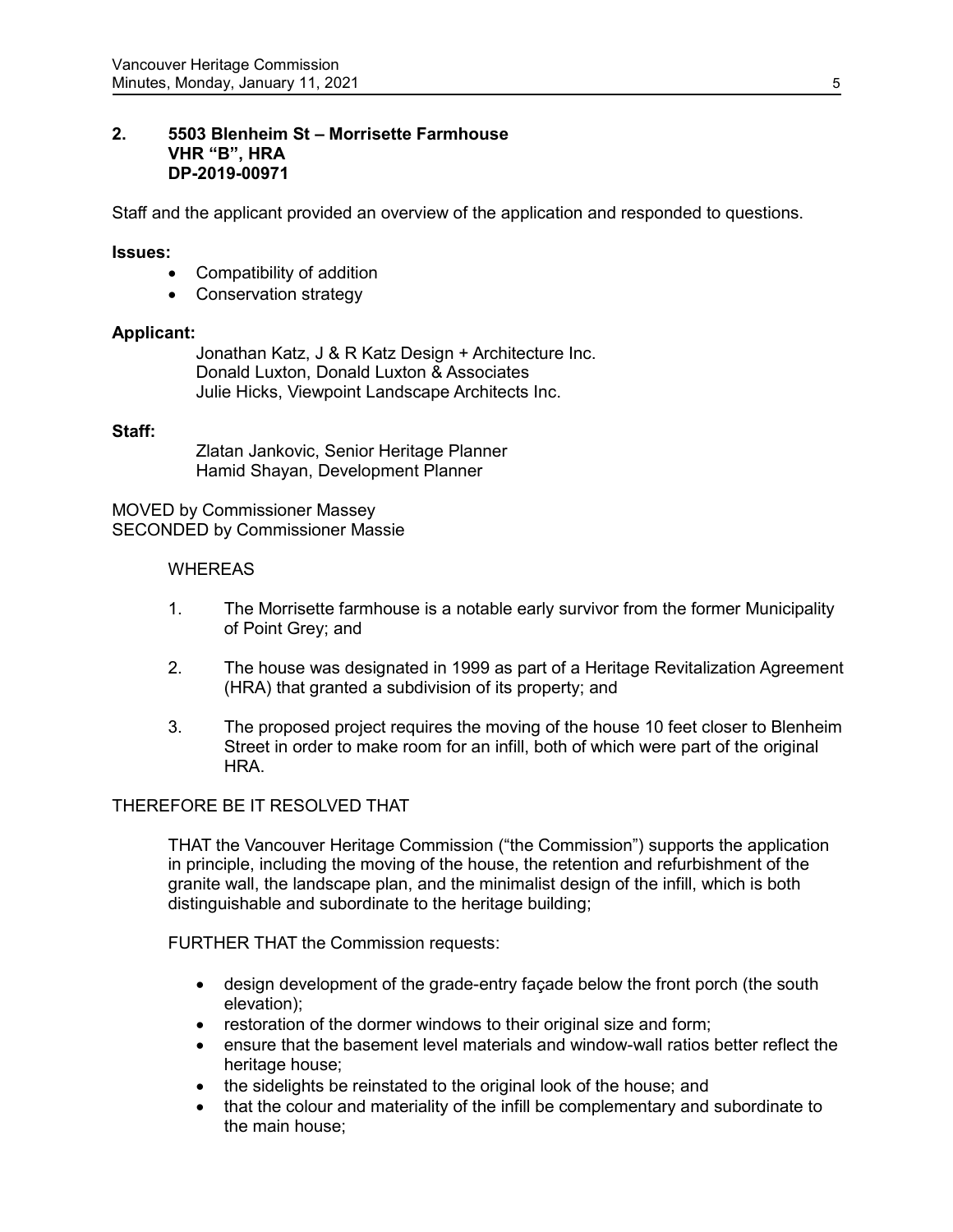FURTHER THAT the Commission requests from the applicants more detailed drawings showing materiality and colour of infill buildings in future presentations;

AND FURTHER THAT the Commission has received confirmation that policies exist to enforce the completion of heritage revitalization agreements and other tools to aid with the retention of heritage buildings.

CARRIED UNANIMOUSLY

# **3. Statement of Significance and Vancouver Heritage Register Subcommittee Report**

Staff provided a report from the Statement of Significance and Vancouver Heritage Register Subcommittee meeting of December 14, 2020, and responded to questions.

MOVED by Commissioner Gordon SECONDED by Commissioner Rogers

> THAT the Vancouver Heritage Commission support adding 852-856 Seymour Street to the Vancouver Heritage Register as a C-listing and that the Vancouver Heritage Register Evaluation be referred back to staff to complete the necessary revisions;

FURTHER THAT the Vancouver Heritage Register Evaluation for 856-872 Seymour Street be referred back to the SoS Subcommittee pending further physical investigation to assess the building's integrity;

AND FURTHER THAT the Vancouver Heritage Commission request that the Statements of Significance for the following buildings be referred back to the consultants for revisions:

- 2550 Camosun Street Our Lady of Perpetual Help School;
- 534 Cambie Street Cleland-Kent Building.

CARRIED UNANIMOUSLY (Commissioner Giles absent for the vote)

# **4. New Business**

# **(a) Vancouver School Board (VSB) Letter**

The Chair informed the Commission of the VSB letter dated November 18, 2020, submitted by Commissioner Gonzalez. The letter will be distributed to the Commissioners for review and scheduled on next meeting's agenda, February 1.